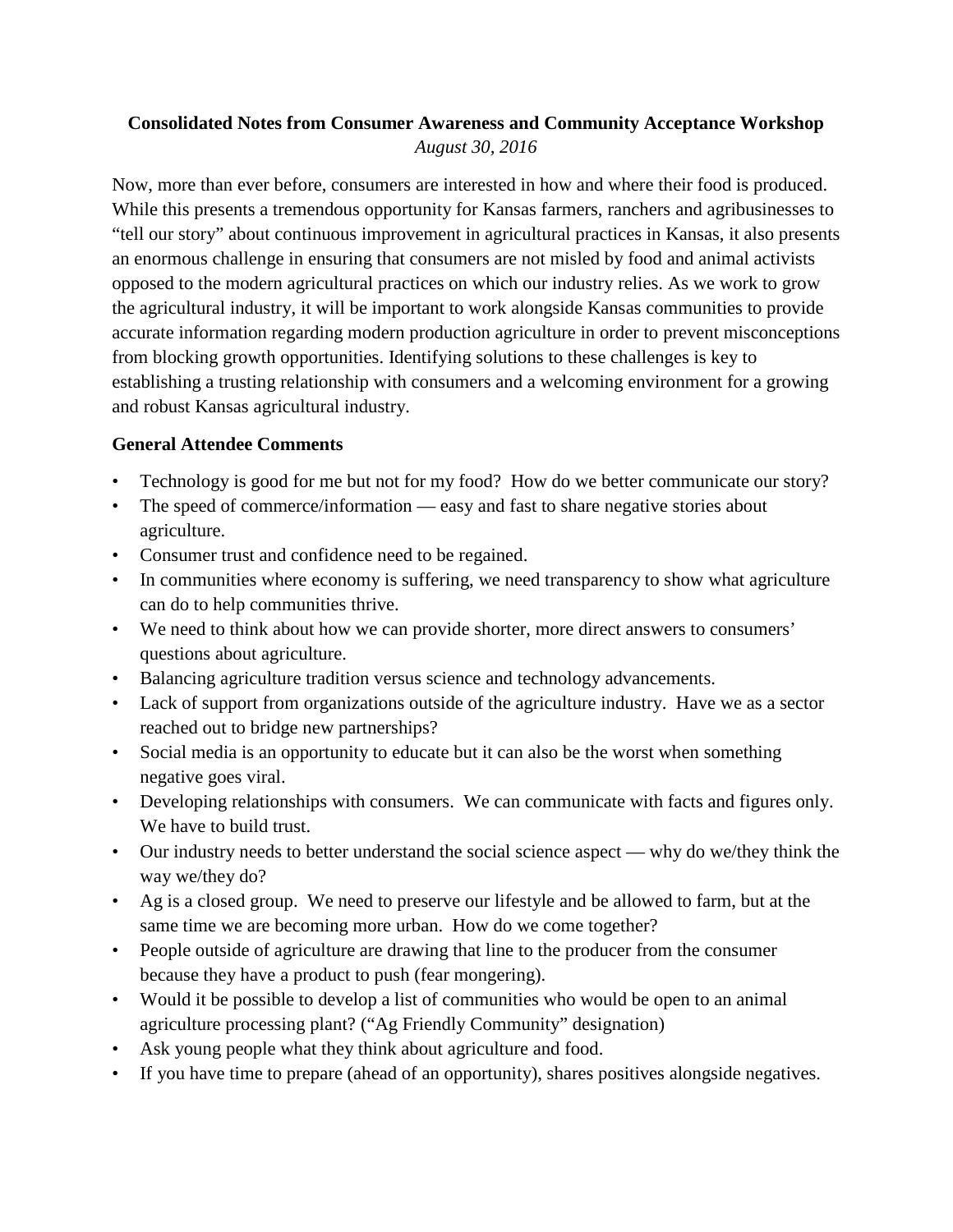- We need to do a better job of defining what sustainability is. How do we link producers with the big box retailers and create a "sourced from sustainable producer" label?
- Our industry struggles with consistency and the way we call or describe things.
- When a community does a strategic plan, is there a good cross section of citizens represented at the planning table?
- Update the signs showing how many individuals a farmer feeds.
- We all need to understand why we use the processes that we do and how it would affect the overall process if certain steps/parts are removed. Working ahead of the negative messages so we meet both the producers' and the consumers' needs. How can we show that we are already getting better?

# **Consumer Tear Sheet**

# **Challenges**

- Myths about agriculture
- People want to eat guilt-free food
- Many voices in the conversation with many choices
- Intentional mis-truth with ulterior motives
- The experts are those not involved in agriculture or food production
- "Perception is reality" (even though it is not)
- Many long and complicated answers for short questions
- Long-term investment in building consumer trust
- Lack of industry-wide efforts to collaborate on marketing and educational efforts (farmer to food company)
- Millennials have strong opinions about food production but our current "consumer outreach" efforts are not reaching them
- Misunderstand terms (hormone free, GMO, antibiotic free, etc.)
- Consumers need to hear both sides of the story … not just the Sierra Club, et. al.
- Farmers fighting farmers organic v. traditional
- Speed of commerce and speed of information why is technology good on my phone but not on my plate?

# **Solutions**

- Develop a relationship with consumers; invite to our farms, show what we do
- Promote a comfort with social science and communicating accordingly
- Be transparent with our everyday farm practices. Talk about why we use antibiotic and hormones, etc.
- Use same media that our target consumers use
- Not identical but unifying messages needed (within our industry)
- Create new perceptions
- Market "Kansas Agriculture" as high quality, healthy and safe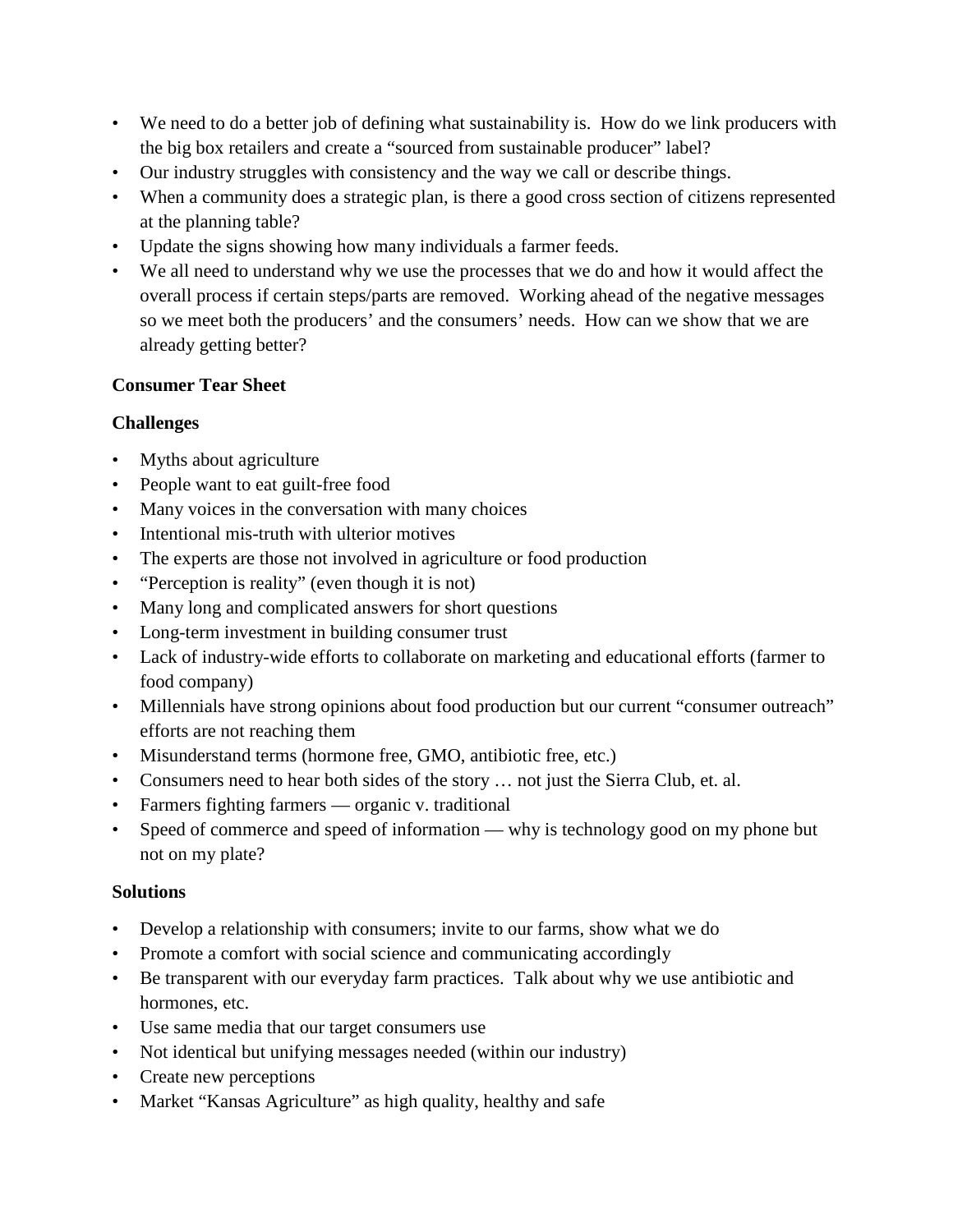- Strong internet voice "social media," "Go-pro camera"
- Enhance the work of Kansas Farm Food Connection (state level) through industry and extension collaboration
- Digital targeting with native content about Kansas agriculture
- Farmers/ranchers need a champion at the retail/food service level

## **Community Tear Sheet**

## **Challenges**

- Transparency from companies wanting to locate in rural communities
- Diversity
- Quality of life for young people
- Educating the consumer
- Lack of education and awareness on the front end to greater business community
- Transparency v. confidentiality
- Education/open-minded community members
- Love of STEM yet war on "ag science"
- Awareness of job potential to retain young people
- Late communication with community leaders
- Lack of professional staff in some areas

#### **Solutions**

- Welcome and celebrate diversity of cultures
- Create fun/modern community environments for young families
- Farm tours
- Local to international tours
- Social media clips of production
- Use of social media
- Work within the popular culture to provide concise and correct answers

### **Sustainability Tear Sheet**

### **Challenges**

- Perception that sustainability only applies to organic or non-GMO
- Different regulations
- Used as a buzzword
- Sustain what? Too broad of a term
- Farms inherently consider environment, but do we (consumers) consider that sustainable?
- Communicating ways in which we are already sustainable
- Profitability = sustainability